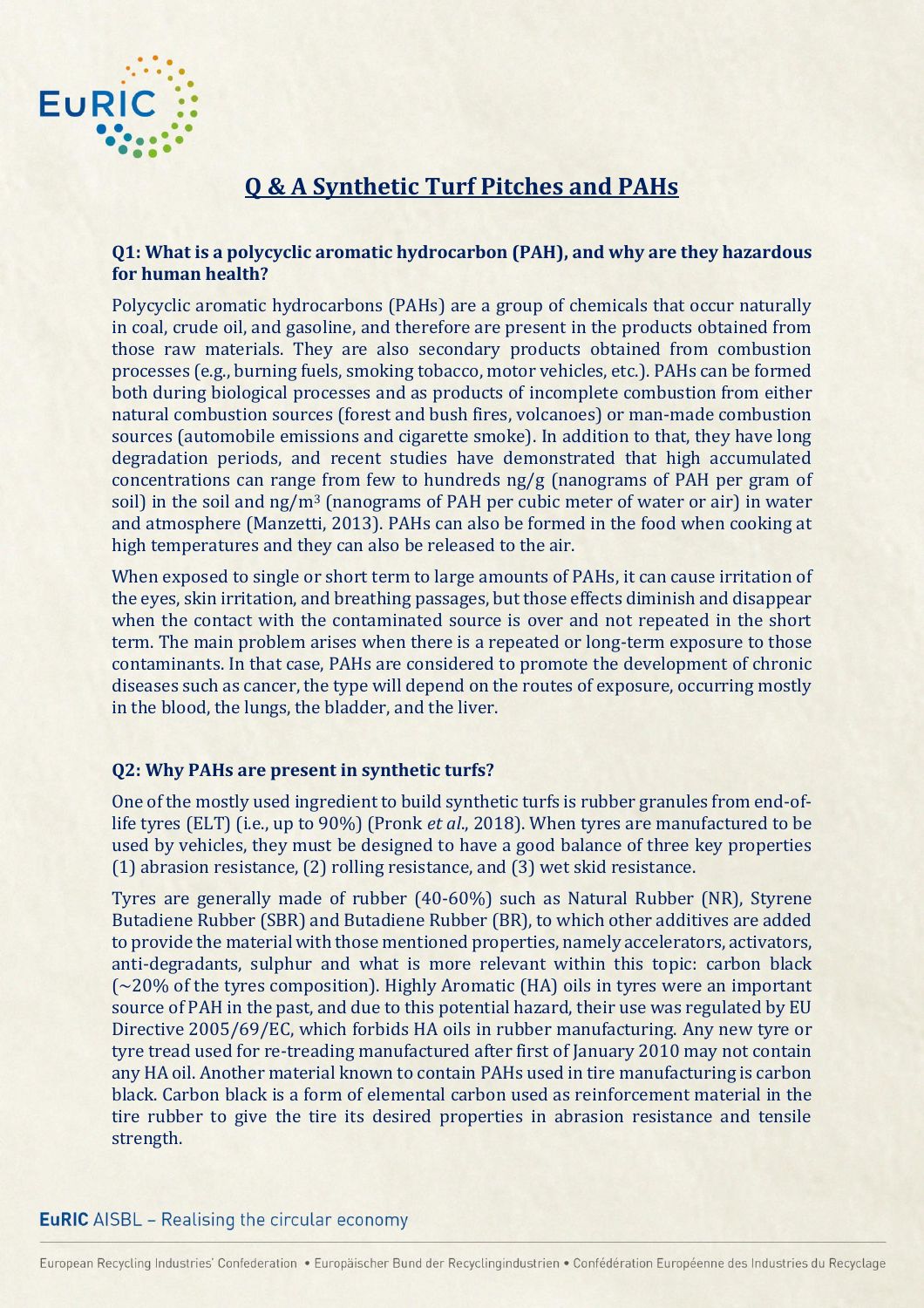

#### **Q3: What is the concentration of PAH in synthetic turfs made from ELT?**

According to the RIVM risk assessment on rubber granules (RIVM, 2017), ELT made infill material used in artificial turf pitches have an average of those PAHs content of 5.8 mg/kg dry weight and a maximum of 19.8 mg/kg. ECHA, the European Chemicals Agency, found in 2017 that new rubber granules manufactured from recycled tyres contain typically 0.2- 22.8 mg/kg. In addition, the analysis of 1,373 samples all across Europe determined that the presence of those PAHs varied from 2.9 to 21 mg/kg, on average 11 mg/kg.

**The European Chemical Agency has evaluated the potential effects that the presence of PAHs in infill material could have for players, concluding that infill material with levels of PAHs below 20 ppm are safe for players.**

**However, despite the fact that those values correspond to the average presence of the PAHs within the ELT composition, the concentration directly available to the final user exposed to the synthetic turfs is considerably lower, and does not represent a hazard for human health and the environment.** 

#### **Q4: What are the PAH risks of exposure when using synthetic turfs?**

When in contact with materials containing PAHs, they can be absorbed into the human organism through three main routes: (1) oral, (2) dermal, and (3) inhalation.

- (1) Oral absorption: By ingesting the material of the turf field.
- (2) Dermal absorption: By being in direct contact with the field material.
- (3)Inhalation: By inhaling the vapours containing PAHs, that can be released from the field, particularly at high temperatures.

From those three routes, when doing a correct use of the sport installations, dermal absorption and inhalation are the ones that present major concerns. However, to let dermal adsorption to occur, human skin must be in direct contact with the rubber. As shown in Figure 1, rubber infill is under the synthetic grass in the carpet file, and therefore the direct contact of the users with the rubber is significantly limited.



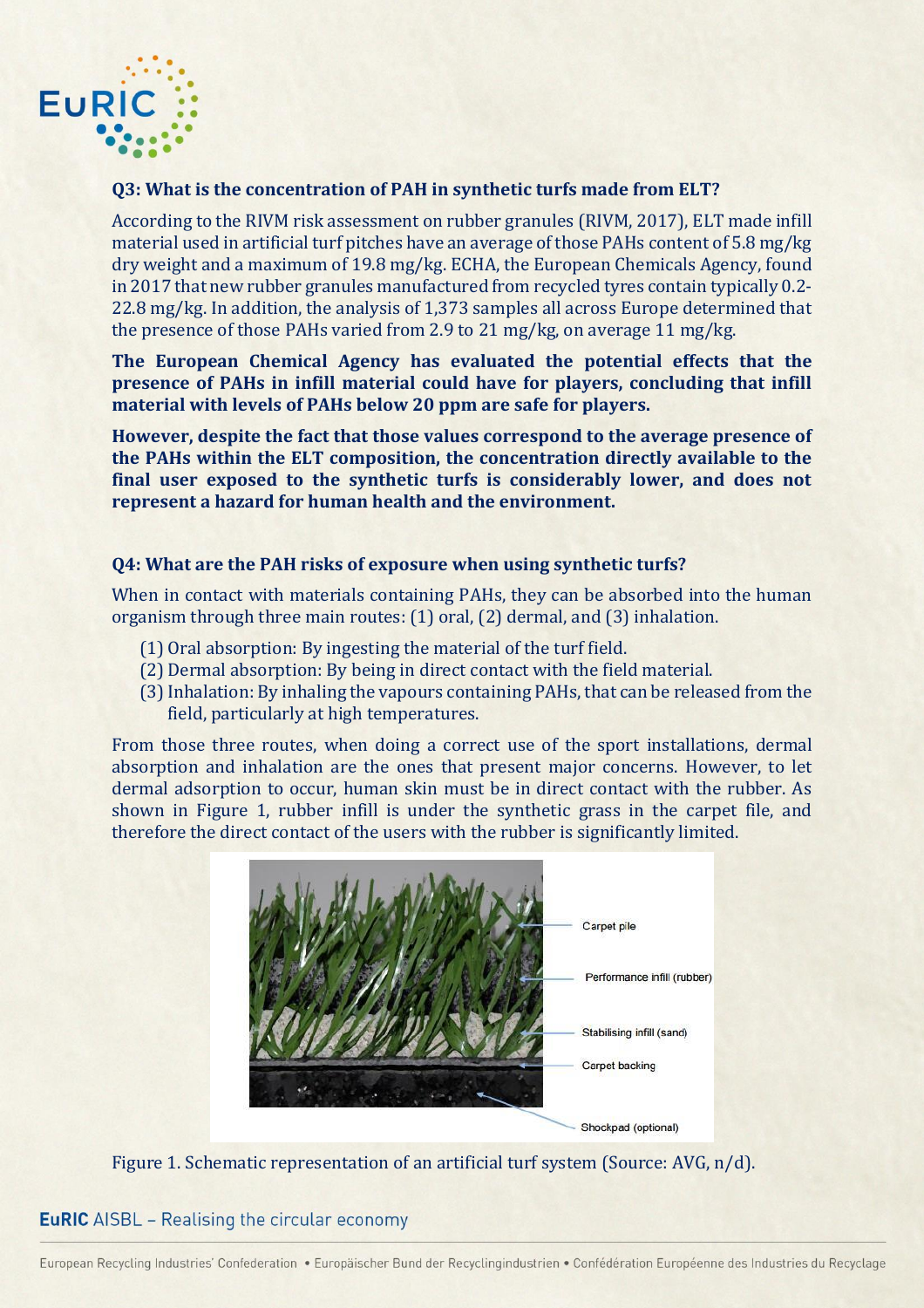

Even if that would not be the case, a study developed by Fraunhofer (Gruber *et al*., 2017) demonstrated that, under different conditions (i.e., contact time from 1-10 days, and temperatures between 20-60°C) PAHs migration through the skin is extremely low (i.e., maximum of  $0.06 \mu g$ /person) and poses no elevated health risk.

Inhalation of PAHs could also occur, particularly when high temperatures that can be achieved within the fields in warm seasons or when directly exposed to the sunlight, and can promote the release of vapours containing PAHs from the infill.

This year (2019), RIVM, the National Institute for Public Health and the Environment of the Netherlands, released the results of an investigation done on the release of chemical substances (i.e., volatile organic compounds, aldehydes and PAHs) from a synthetic turf field during an exceptionally hot day in 2018, with temperatures of up to 37°C. The temperature of the rubber granulates achieved 70°C. The study concluded that even at very high temperatures, hardly any chemicals are released from a synthetic turf field with rubber granulate. The concentrations of the measured substances (incl. ECHA Annex XV - PAH) that the RIVM measured were so low that they are not expected to pose any health risk.

#### **Q5: Then, is it safe to use sport installations that are built on rubber infill from ELT?**

The presence of carcinogenic substances in rubber granulate made from old car tyres raised concerns that the use of this granulate as infill on synthetic turf pitches may directly affect the health of its users.

From the numerous studies that have been performed over the last decades to investigate whether there is indeed an elevated health risk from playing on pitches with this kind of infill, a review of available literature on these studies concluded that overall, there was no such risk (Cardno Chem Risk, 2013; Pronk *et al*., 2018).

For example, a recent study by the National Institute for Public Health and the Environment (RIVM) from the Netherlands (Pronk *et al*., 2018), analysed samples from 100 synthetic turf pitches on up to 79 substances (incl. ECHA Annex XV - PAH). Additionally, samples were also analysed for migration of PAHs, amongst other compounds, into sweat and the gastrointestinal track of users, and for evaporation of volatile substances into the air (e.g., at 60°C). The study concluded that, the presence of PAHs in the synthetic turf infill presents no appreciable health risk from playing sports on those pitches.

Therefore, it can be concluded that up to date, there is no evidence showing that the use of synthetic turf pitches presents a real health hazard for its users due to the presence of PAHs, and therefore, there is no reason to advise people against playing sports on such pitches.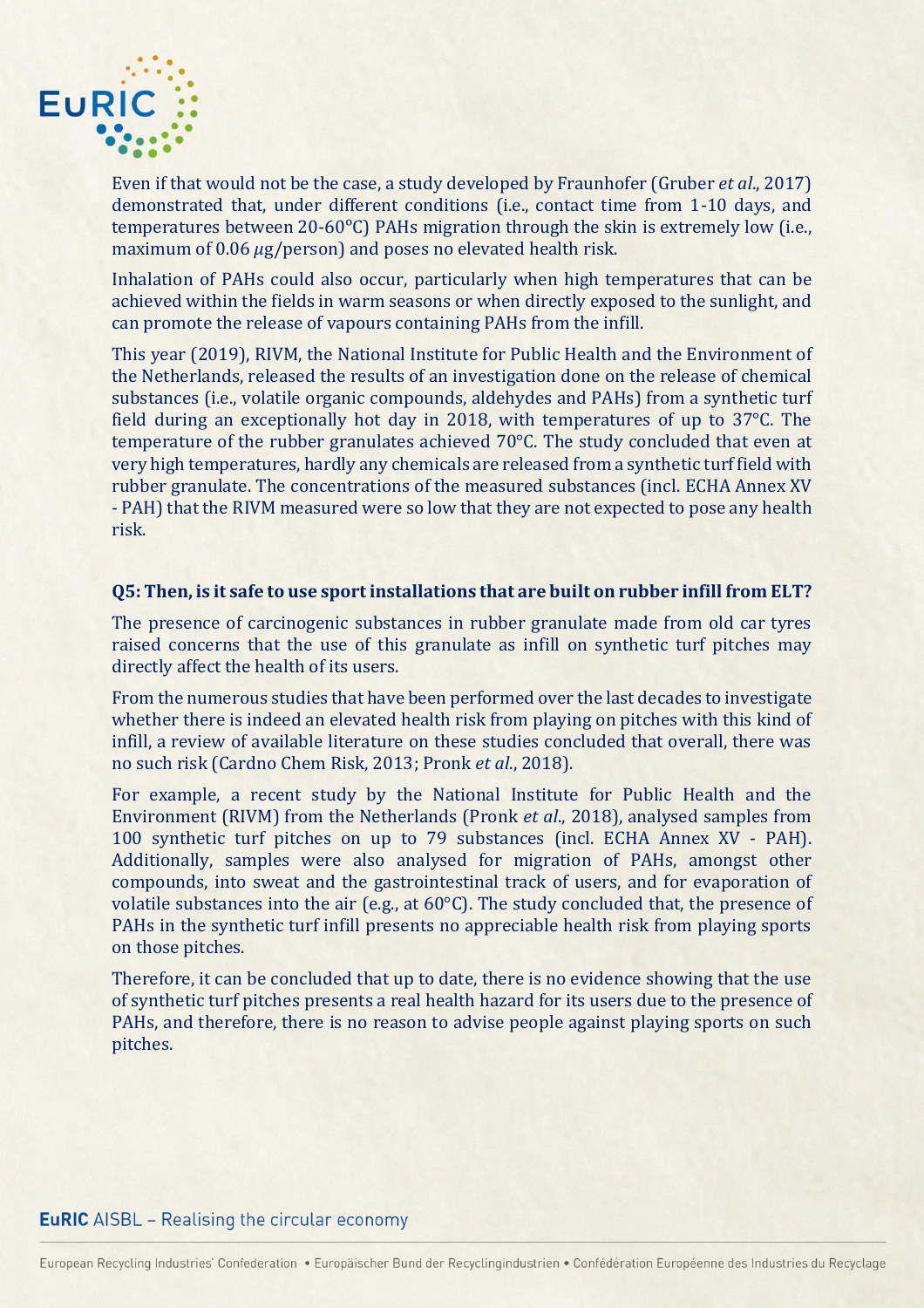

# **Q6: What are the environmental benefits of ELT recycling and of the use of rubber granulates in synthetic turf?**

The recycling of ELT brings substantial environmental and socio-economic benefits. Indeed, the biggest market share for recycled rubber from tyres, representing about 45% of the recycling routes in Europe, is the production of infill material for turfs (GHK, 2016).

As outlined by a report done by GHK and Bio-Intelligence Service for DG Environment of the European Commission, a single kilo of tyre recycling into rubber granulates used in synthetic turf fields or other end-use applications avoids the emission of 2.7 kilos eq. of CO2, which represents net CO<sup>2</sup> savings of 270% (GHK, 2016). More specifically, compared to a cement kiln co-incineration route, the most realistic route for waste tyres in an event of a ban, recycling a kilo of tyres would save 1.1 kilos eq. of CO<sup>2</sup> (Niederberger *et al*., 2013). More recently, a study based on life-cycle assessment (LCA), the global warming potential measured in terms of ton CO<sup>2</sup> equivalents per football field, is the lowest for artificial turf infill materials produced from recycled tyres (Styrene Butadiene Rubber - SBR) when compared to the other infill materials (Johansson, 2018). To give an order of magnitude, infill materials from SBR saves up to 30 times more CO<sup>2</sup> per football field than infill materials produced from thermoplastic elastomers (TPE) for a similar life span.

#### **Q7: What can be further improved in order to establish realistic restrictions to the use of synthetic turfs in order to control the exposure of users to PAHs?**

As outlined, the recycling of ELT brings substantial environmental (as stated in Q6) and socio-economic benefits. The increased availability and additional playing hours synthetic turf systems offered to the public represents a major positive effect on society's wellbeing. The additional playing hours, associated to the development of artificial pitches, promote many social impacts that directly improve many relevant aspects of the society regarding physical health, mental health, education and lifelong learning, active citizenship, crime reduction, and anti-social behaviour, amongst others, that can also be translated into an economic return.

Therefore, before a restriction in the use of synthetic fields is set up, and specially without having any trustable source of information that demonstrates that the use of those installations represent a hazard for human health; first, it is necessary to understand the impact of both: (1) gathering accurate information (i.e., harmonised methods for the sampling and testing of the material and the users) that describes the potential hazards for the users of the fields and, (2) the consequences of the closure of the European synthetic fields not only for society in general (i.e., promoting sports, social interactions, active citizenship, etc.) but also for the future of the tyre recycling industry and the environment (i.e., increase of CO<sub>2</sub> emissions, lack of credible alternative recycling routes, etc.).